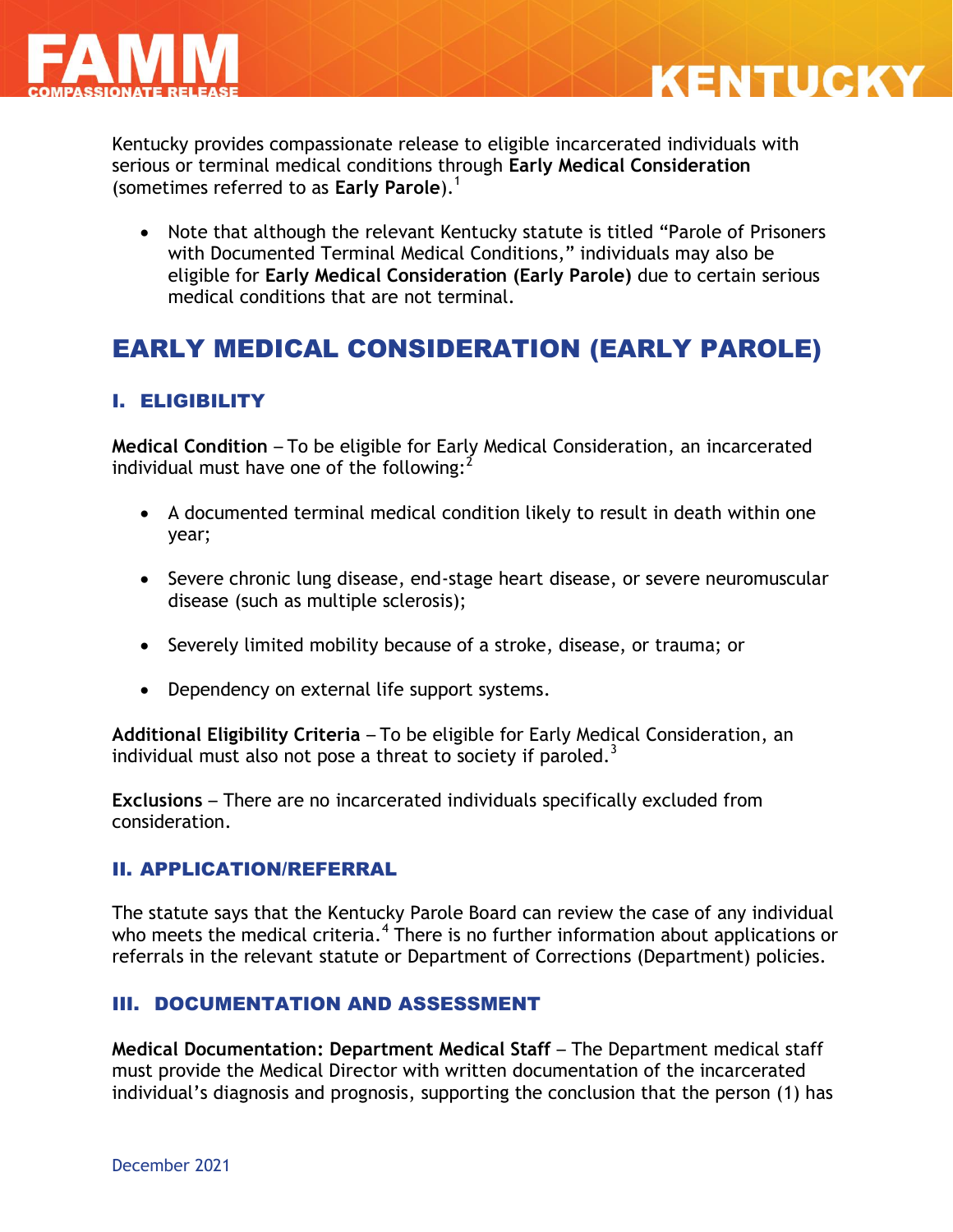a terminal medical condition likely to result in death within one year or (2) because of one of the other serious medical conditions in the statute (listed above under Eligibility) is substantially dependent on others to carry out activities of daily living.<sup>5</sup>

**Recommendation: Medical Director** – The Department Medical Director reviews the documentation and makes a recommendation to the Department Commissioner (or a designee) for or against parole review.<sup>6</sup>

**Approval and Submission to Parole Board: Department Commissioner** – Upon approving the recommendation for Early Medical Consideration, the Commissioner forwards the request for parole review, the Medical Director's recommendation, and the medical documentation to the Parole Board.<sup>7</sup>

### IV. DECISION-MAKING PROCESS

**Decision-Maker** – The Kentucky Parole Board makes the decision to approve or deny Early Medical Consideration (Early Parole).<sup>8</sup>

 A majority of the full Parole Board must make the decision to review the case of any individual with a qualifying medical condition.<sup>9</sup>

**Hearings** – The Parole Board will hold hearings for specific individuals requesting Early Medical Consideration:

- State law says the Parole Board must conduct hearings for individuals if they are serving a sentence for a Class A or B felony or for a Class C felony involving violence or a sexual offense.<sup>10</sup>
	- o That appears to indicate that the Parole Board does **not** have to hold hearings for individuals who meet the medical criteria and are serving sentences for crimes that do not fall into those categories.
- The Parole Board must provide notice of the time, date, and place of a scheduled hearing 15-30 days before the hearing to (1) the Commonwealth's attorney, who must notify the sheriff of every county and chief of police of every city and county in which the individual committed the felony,<sup>11</sup> and (2) all identified victims of the crime or the relatives of victims who are deceased.<sup>12</sup>
- An incarcerated individual who is too ill to appear at a hearing may have the date deferred, or if the condition is "acute," the Parole Board may conduct the hearing without the individual present.<sup>13</sup>

**Decision Factors** – The statute says that an individual's medical information will not constitute the only reason for granting parole and that the Parole Board must consider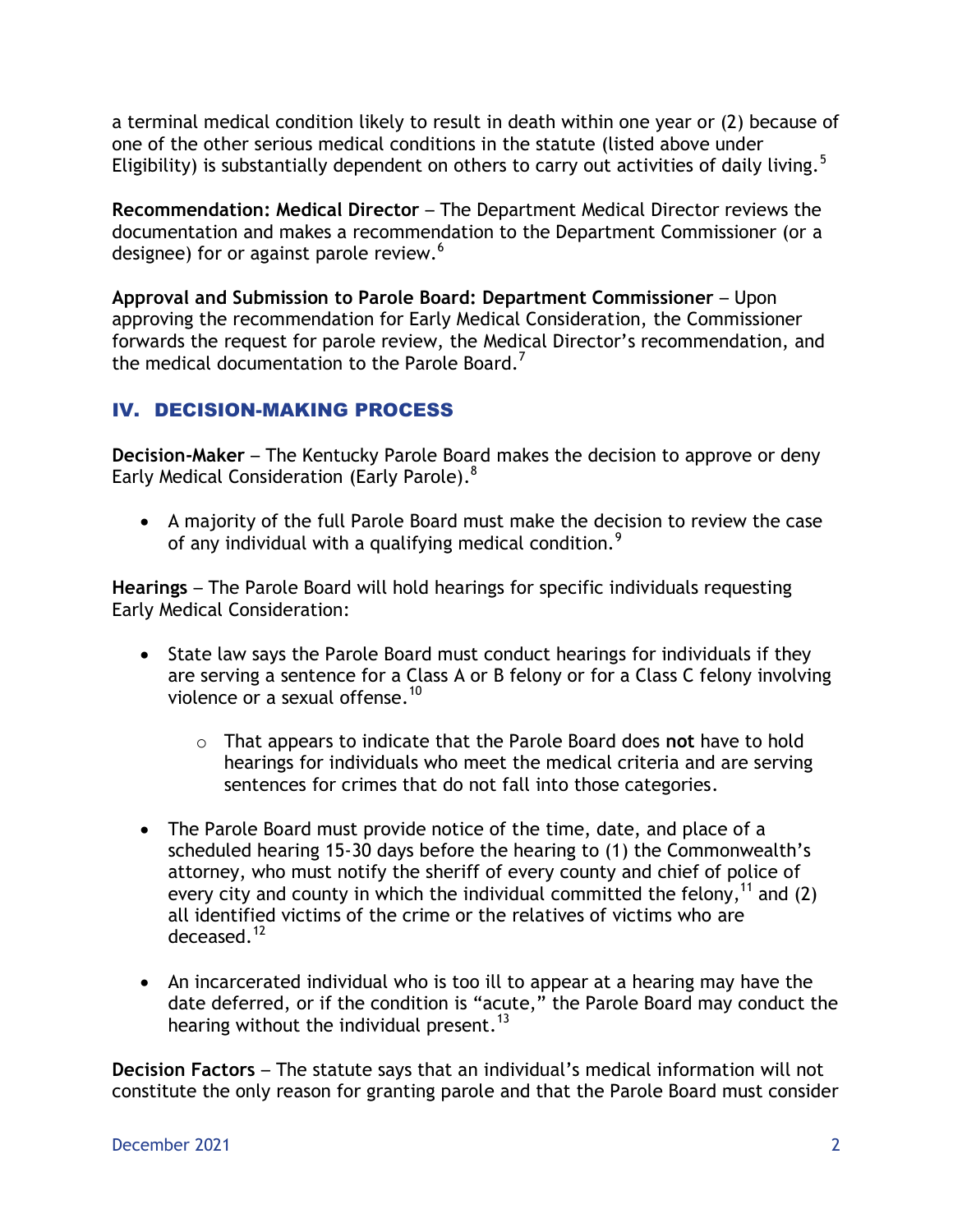other relevant information.<sup>14</sup> In addition to medical documentation, the Board may consider the person's prior record, mental status, and conduct while in prison; the parole discharge plan; and other factors related to public safety or the incarcerated individual's needs.<sup>15</sup>

### V. POST-DECISION

There is no specific information in the statute or regulations related to what happens after a release for medical reasons, nor is there any detail on revocation of parole if an individual's condition improves or is not terminal.

### VI. REPORTING/STATISTICS

**Reporting** – Kentucky law does not require the Parole Board to report the number of individuals granted Early Medical Consideration. However, in response to FAMM's request for information, the Parole Board provided the following statistics:<sup>16</sup>

- In 2019, the Parole Board received 37 requests for Early Medical Consideration (Early Parole). The Board granted six requests and denied 21 requests; in addition, three individuals were ineligible and seven individuals died.
- In 2020, the Parole Board received 20 requests for Early Medical Consideration (Early Parole). The Board granted seven requests and denied five requests; in addition, four individuals were ineligible, three individuals died, and one request was pending at the end of 2020.

**Other Medically Related Releases** – Note that in 2020, due to COVID-19, Governor Andy Beshear commuted the sentences of 307 incarcerated individuals who were considered medically vulnerable: 186 people in April 2020 and 121 people in August 2020.<sup>17</sup>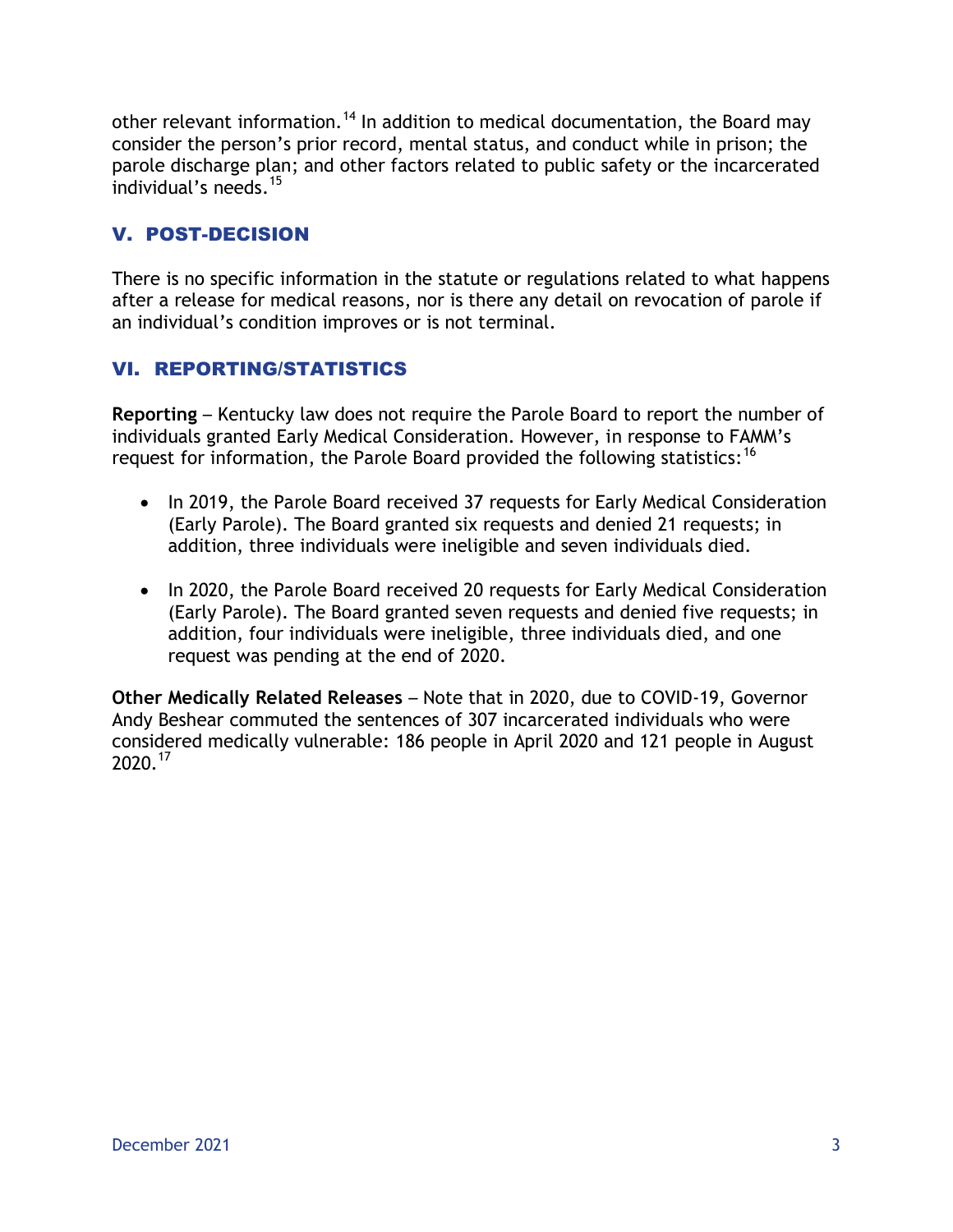## KENTUCKY COMPASSIONATE RELEASE PRIMARY LEGAL SOURCES

### EARLY MEDICAL CONSIDERATION (EARLY PAROLE)\*

#### **Statute**

Kentucky Revised Statutes § 439.3405 (2020), available through the Kentucky General Assembly's Kentucky Law page by entering the section number in the search box, [https://legislature.ky.gov/Law/Statutes/Pages/default.aspx.](https://legislature.ky.gov/Law/Statutes/Pages/default.aspx)

**Agency Policy/Publications**

Kentucky Corrections Policies and Procedures, Policy 13.2 (Feb. 26, 2016), § II (O), [https://corrections.ky.gov/About/cpp/Documents/13/CPP%2013.2.pdf.](https://corrections.ky.gov/About/cpp/Documents/13/CPP%2013.2.pdf)

Kentucky Parole Board Policies and Procedures, Policy 10-01 (Dec. 4, 2015), [https://justice.ky.gov/Boards-](https://justice.ky.gov/Boards-Commissions/paroleboard/Documents/Old%20Site/Statutes%20and%20Regulations/KYPB%2010-01%20ParoleReleaseHearings%20eff%2012-4-15.pdf)[Commissions/paroleboard/Documents/Old%20Site/Statutes%20and%20Regulations/KYPB%2010-](https://justice.ky.gov/Boards-Commissions/paroleboard/Documents/Old%20Site/Statutes%20and%20Regulations/KYPB%2010-01%20ParoleReleaseHearings%20eff%2012-4-15.pdf) [01%20ParoleReleaseHearings%20eff%2012-4-15.pdf.](https://justice.ky.gov/Boards-Commissions/paroleboard/Documents/Old%20Site/Statutes%20and%20Regulations/KYPB%2010-01%20ParoleReleaseHearings%20eff%2012-4-15.pdf)

\* *Note that the Kentucky compassionate release law goes by several names, with none of them being used frequently or consistently. In addition to Early Medical Consideration, it is also referred to in various policy documents and press reports as Early Parole, Parole of Prisoners with Documented Terminal Medical Conditions, Early Parole Consideration for Medical Reasons, Emergency Medical Parole, Medical Parole, and Compassionate Release. All of those names appear to refer to the same policy.*

# NOTES

\* *Id. means see prior note.*

<sup>1</sup> Ky. Rev. Stat. Ann. § 439.3405; Kentucky Parole Board Policies and Procedures (Parole Policy), KYPB 10-01, Parole Release Hearings; Kentucky Corrections Policies and Procedures (DOC Policy), Policy 13.2, § II (O). Note that the Kentucky compassionate release law goes by several names, with none of them being used frequently or consistently. In addition to Early Medical Consideration, it is also referred to in various policy documents and press reports as Early Parole, Parole of Prisoners with Documented Terminal Medical Conditions, Early Parole Consideration for Medical Reasons, Emergency Medical Parole, Medical Parole, and Compassionate Release – all referring to the same policy.

 $2$  Ky. Rev. Stat. Ann. § 439.3405 (1).

 $3$  Id.